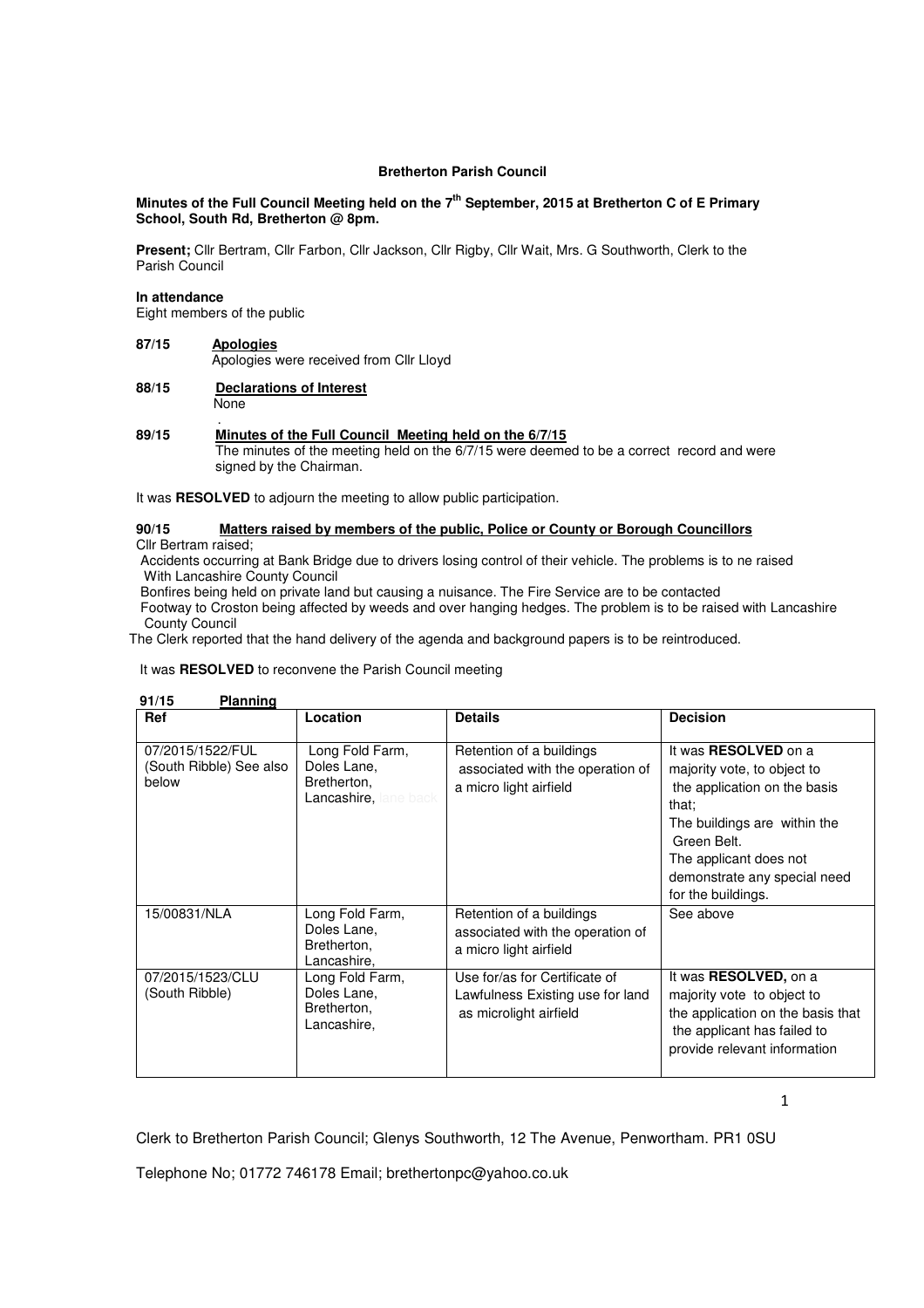# **92/15 Finance**

## **92.01/15 Payment**

It was **RESOLVED** to pay the following invoices. The invoices having been inspected/authorized by Cllr Jackson and Cllr Rigby

| Cheque<br>No. | Recipient                        | <b>Description</b>                                     | Amount<br>£ |
|---------------|----------------------------------|--------------------------------------------------------|-------------|
| 1374          | Glenys Southworth                | July and August salary                                 | 305-76      |
| 1375          | Glenys Southworth                | July and Aug Expenses                                  | 48-62       |
| 1376          | Countrywide Ground Maintenance   | Work undertaken in Aug                                 | 270-00      |
| 1377          | <b>Rufford Printers</b>          | Printing of summer newsletter                          | $90 - 00$   |
| 1378          | BDO.                             | <b>External Audit Report</b>                           | 120-00      |
| 1379          | Lancashire County Council        | Room Hire April-June 2012 and<br>April, May, June 2015 | 150-00      |
| 1380          | Chorley Borough Council          | <b>Parish Council Election</b>                         | 1249-00     |
| 1381          | North West Air Ambulance Charity | Donation in respect of Brian Monk                      | 195-00      |

# **92.02/15 Monitoring Statement**

It was **RESOLVED** that monitoring statement for the period to the 31/8/15 be approved and the Chairman signed the statement on behalf of the Parish Council.

#### **93/15 Penwortham Bye pass**

It was **RESOLVED** to consider the contents of a proposed letter to Lancashire County Council

#### **94/15 Refurbishment of War Memorial**

It was **RESOLVED** to note the current position and submit an application to the War Memorials Trust

- **95/15 Changes to signatories for Nat West Accounts** It was **RESOLVED** to agree changes to the Mandate
- **96/15 Highways and Transportation Questionnaire** It was **RESOLVED** to agree the contents of the proposed questionnaire
- **97/15 External Audit Report** It was **RESOLVED** to note the contents of the report
- **98/15 Contract with Croston Junior Football Club** It was **RESOLVED** to agree the contents of the Contract for the 2015-16 period
- **99/15 Contract with Bretherton Bowling Club** It was **RESOLVED** to agree the contents of the contract for the 2015-16 period

### **100/15 Autumn Newsletter**

It was **RESOLVED** agree the contents of the newsletter

- **101/15 Play Area** It was **RESOLVED** to implement to repairs required and consider some delegation of powers for the future.
- **102/15 Housing and Planning Questionnaire** It was **RESOLVED** use the information gathered when appropriate
- **103/15 Archive Records** It was **RESOLVED** to donate the records, to the Lancashire Archives.
- **104/15 Villages in Partnership** It was **RESOLVED** that it would not be possible to provide a Trustee

 $\overline{\phantom{a}}$ 

Clerk to Bretherton Parish Council; Glenys Southworth, 12 The Avenue, Penwortham. PR1 0SU

Telephone No; 01772 746178 Email; brethertonpc@yahoo.co.uk